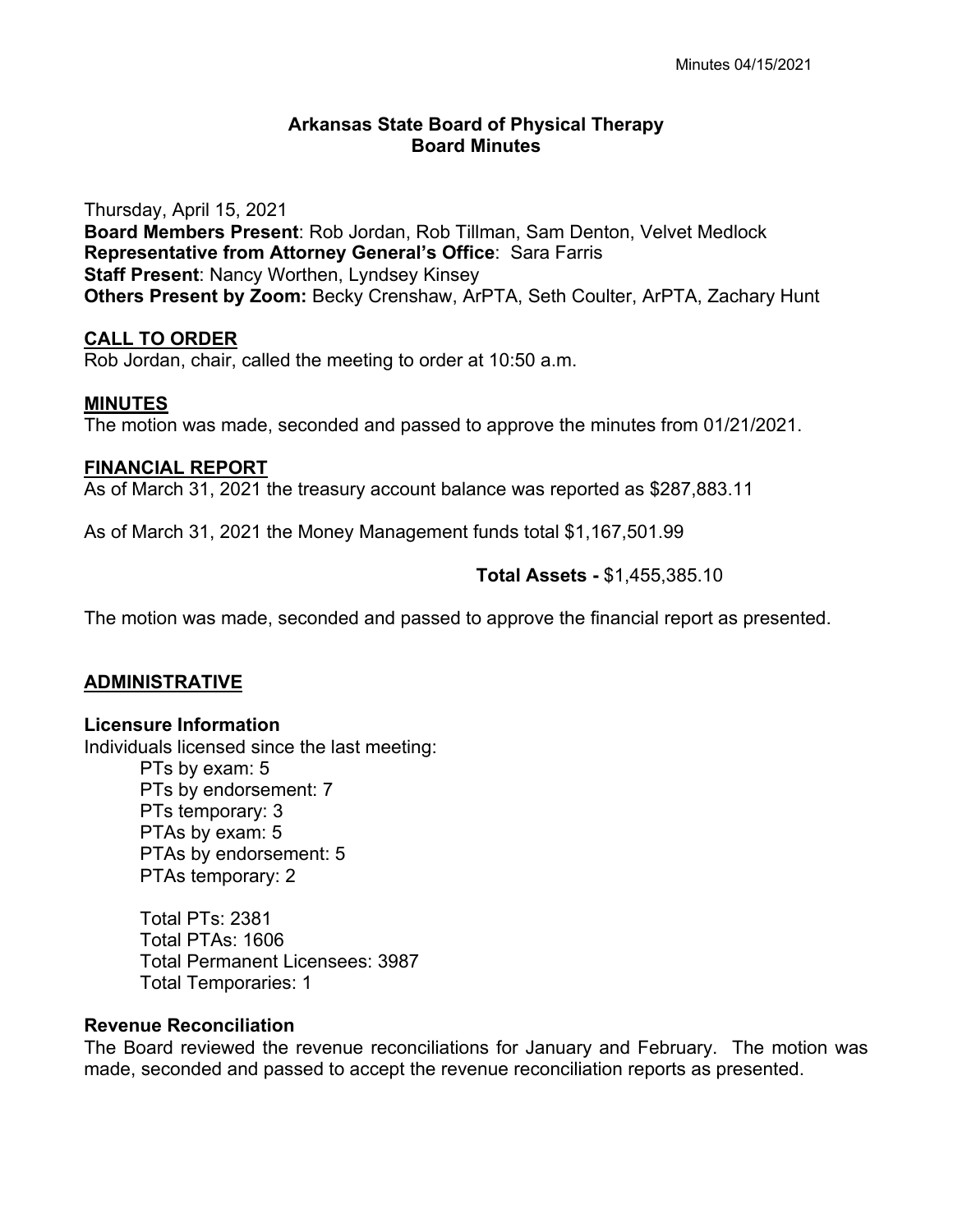# **NEW BUSINESS**

### **Diana McCray Complaint**

A complaint was received from Jenny Vontungeln against Dina McCray. The Board reviewed the complaint and the response from Ms. McCray and determined further documentation is needed. The motion was made, seconded and passed to table the complaint until further information is received.

# **Michael Matlock Disclosure**

Michael Matlock disclosed a misdemeanor. The Board determined there is no violation of the Practice Act and no action will be taken. The motion was made, seconded and passed to take no action.

# **Kellie Winn Texas Action**

An adverse action report was received against Kellie Winn by the Texas Board of Physical Therapy. The Board reviewed all information and the motion was made, seconded and passed to take no action.

# **Horizon Ortho Rehab and Diagnostics Complaint**

A complaint was received from Gina Rouse against Horizon Ortho Rehab and Diagnostics. Rob Tillman recused himself from the discussion of the complaint. Horizon Ortho Rehab and Diagnostics is a chiropractic facility. The motion was made, seconded and passed to forward the complaint to the Chiropractic Board.

# **Brendon Aitken Inquiry**

An email was received from Brandon Aitken regarding providing sideline coverage during rugby games. The Board determined this is within the scope of practice for a physical therapist. The motion was made, seconded and passed to respond to Mr. Aitken.

# **Anna Phillips Inquiry**

An email was received from Anna Phillips regarding a PT supervising a PTA performing telehealth. The Board determined the physical therapist and the physical therapist assistant are required to be licensed by the PT Board. The motion was made, seconded and passed to respond to Ms. Phillips.

# **Alexis Barten Inquiry**

An email was received from Alexis Barten regarding a PT completing an evaluation and another PT providing services. The Board determined this is within the scope of practice if both PTs are licensed by the Arkansas PT Board.

# **Courtney Bogan Inquiry**

An email was received from Courtney Bogan regarding discussing medications with patients. The Board determined it is within the scope of practice to read information about medication to patients but the PT cannot interpret the information.